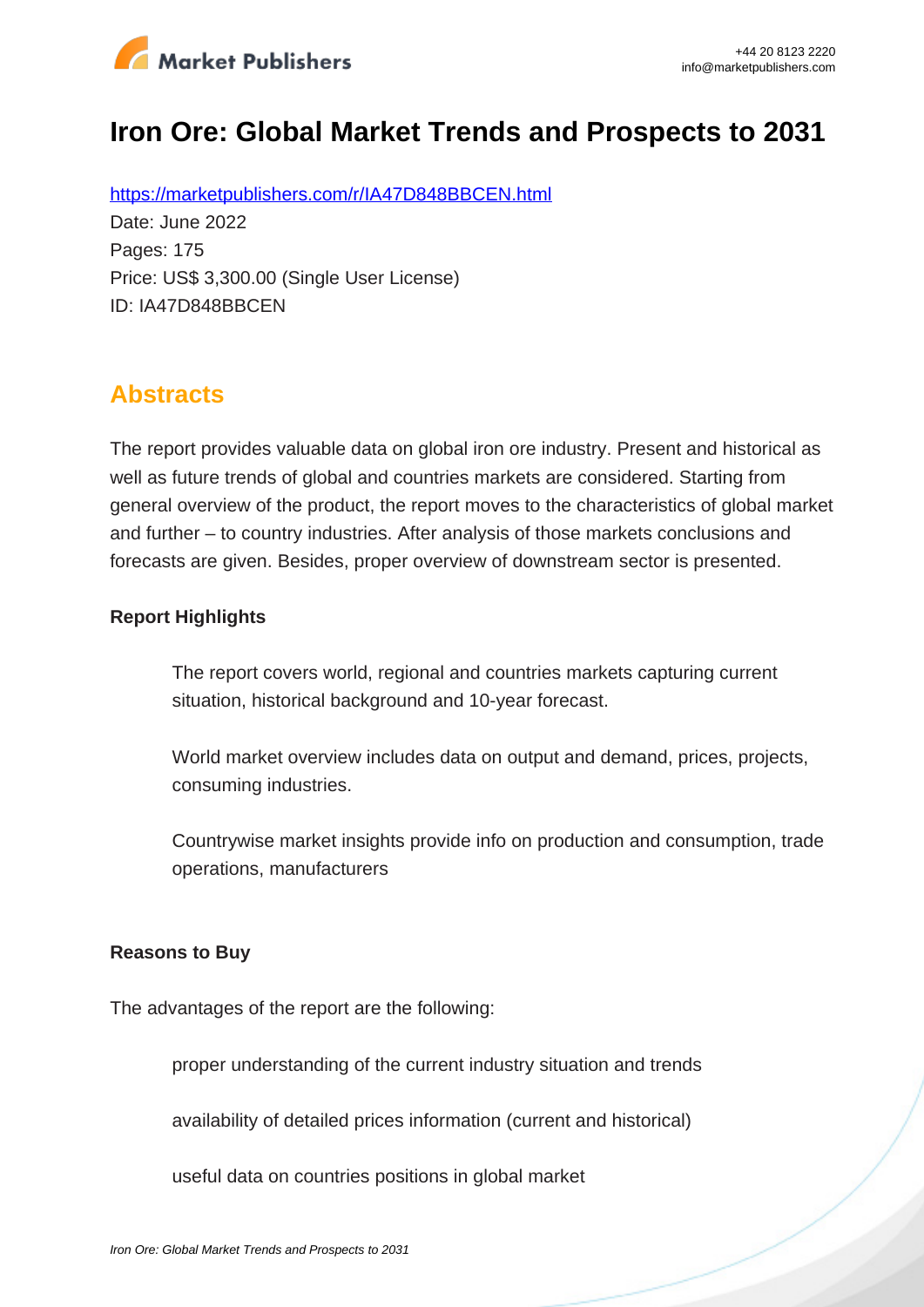

#### search for partners or data on current and potential competitors

thorough market forecast for planning

\*Please note that Iron Ore: Global Market Trends and Prospects to 2031 is a half ready publication and contents are subject to changes and additions. We have all data necessary for report preparation but it needs to be retrieved from our databases, organized in a report, updated with the latest information and thus the complete study will be presented. This process takes 4-5 business days after the order is placed. Thus, our clients always obtain a revised and updated version of each report. Please note that we do not charge for an updating procedure.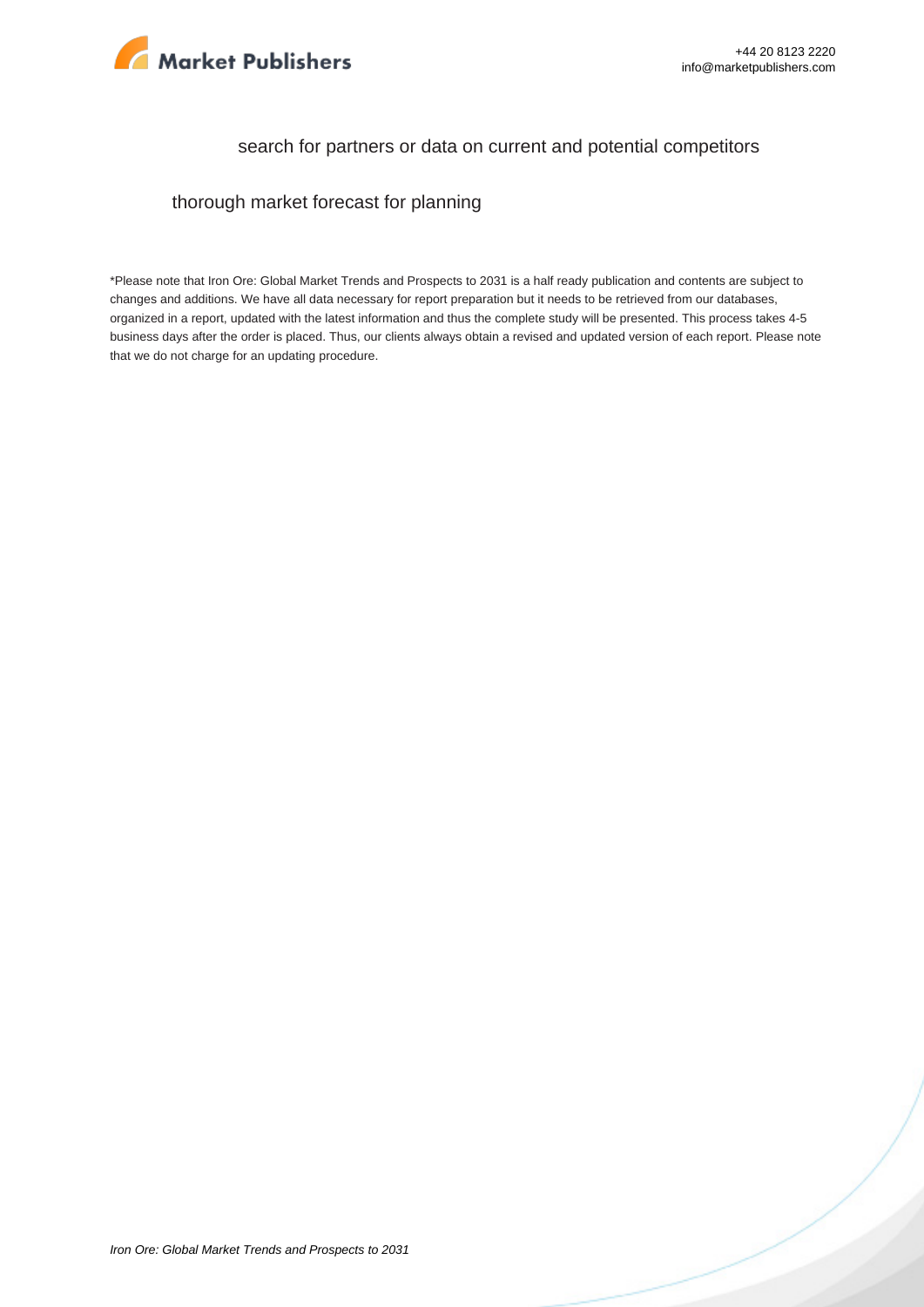

### **Contents**

#### **DISCLAIMER**

#### **RESEARCH METHODOLOGY**

#### **1. WORLD IRON ORE INDUSTRY**

- 1.1. General data about iron ore
- 1.2. Iron ore market trends
	- Iron ore resources globally
	- Iron ore production and consumption
- Demand structure
- 1.3. Prices

#### **2. IRON ORE INDUSTRY IN EUROPE**

- 2.1. Austria
- 2.2. Sweden

#### **3. IRON ORE INDUSTRY IN CIS**

- 3.1. Kazakhstan
- 3.2. Russia
- 3.3. Ukraine

#### **4. IRON ORE INDUSTRY IN ASIA PACIFIC**

- 4.1. Australia
- 4.2. China
- 4.3. India

#### **5. IRON ORE INDUSTRY IN NORTH AMERICA**

- 5.1. Canada
- 5.2. USA

#### **6. IRON ORE INDUSTRY IN LATIN AMERICA**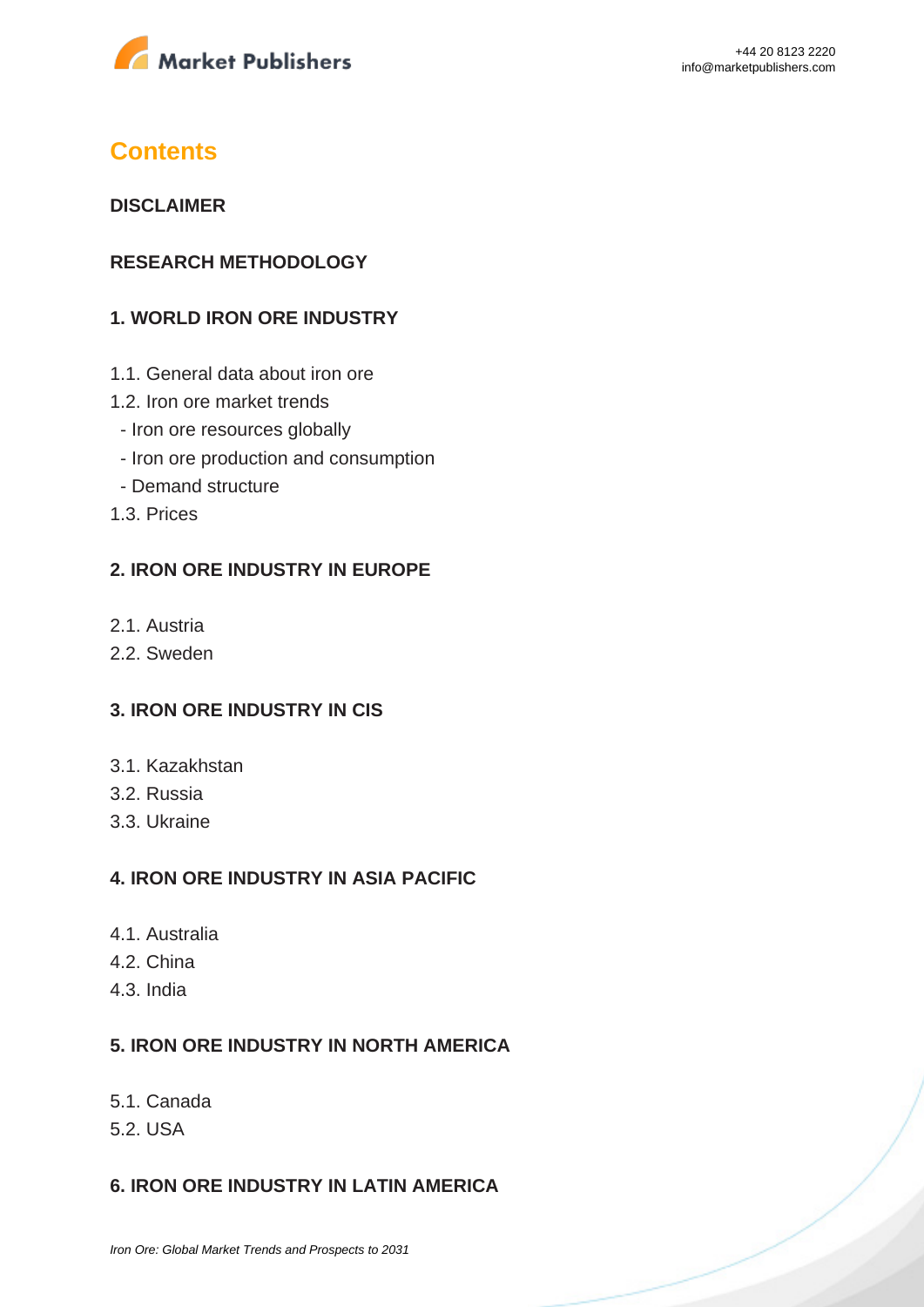

- 6.1. Brazil
- 6.2. Chile
- 6.3. Mexico
- 6.4. Venezuela

#### **7. IRON ORE INDUSTRY IN MIDDLE EAST AND AFRICA**

- 7.1. Iran
- 7.2. South Africa

#### **8. IRON ORE MARKET FORECAST TO 2031**

- 8.1. Production forecast, projects
- 8.2. Demand future trends
- 8.3. Consuming industries